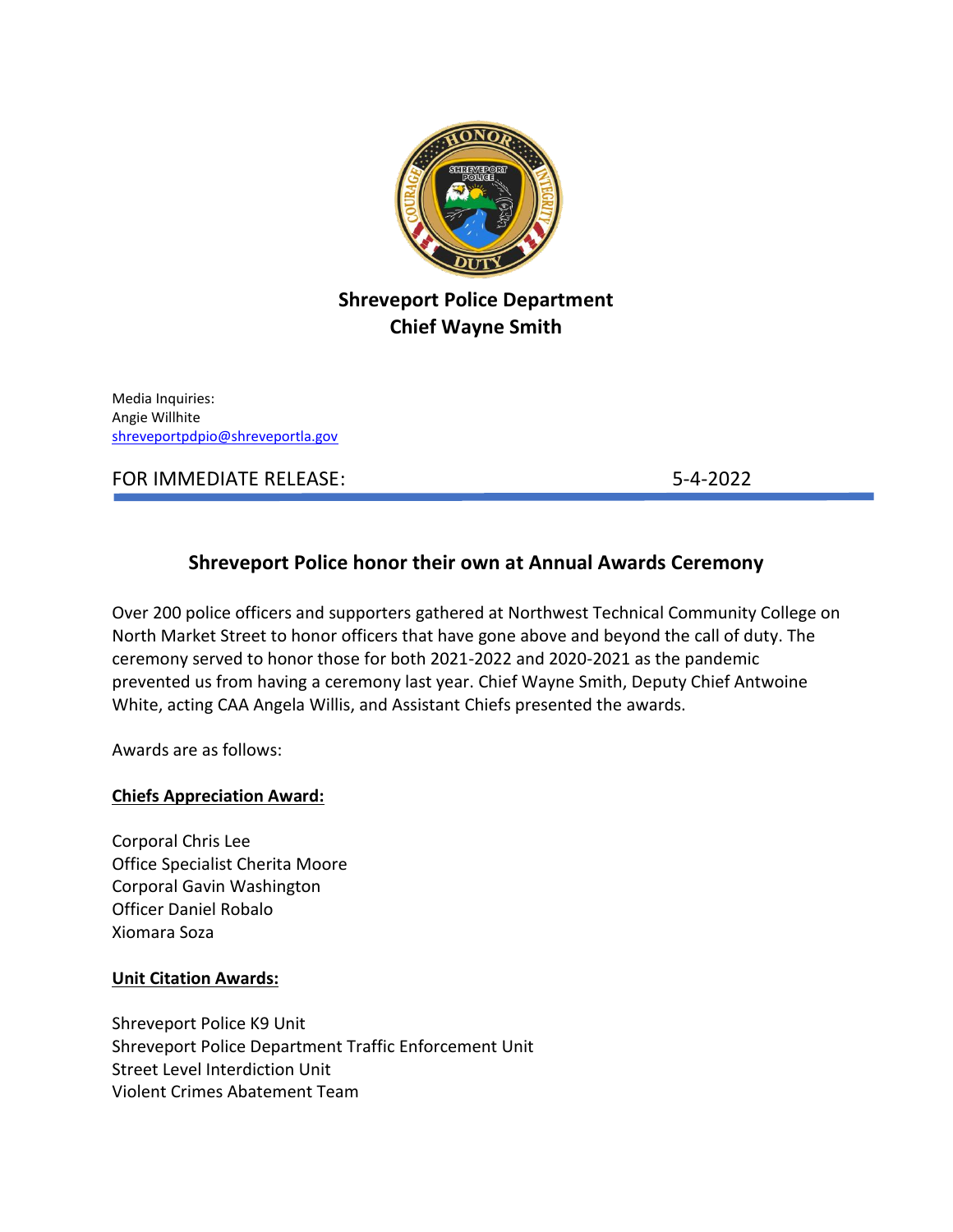#### **Police Commendation Award:**

Lieutenant Matthew Prunty Sergeant Meosha Moses Sergeant Briana Rivera Sergeant Lonnie Haskins Corporal John Lee Corporal Hai Phan Corporal Michael Hayes Corporal John Briceno Corporal Anthony Haines Corporal Robert Cerami Officer Natalie Hudgens.

Corporal Joel Davidson

Officer Vanessa Gray Officer Brent Ouzts

Officer Nathaniel Davis Officer Christopher Davidson

#### **Life Saving Awards**

Corporal Srederick Matthews Corporal Robert Entrekin Corporal Tina Morris Officer Courtney Thibodeaux

Retired Captain Gayle McFarland Sergeant Susan Mendels Corporal Marcus Hines Corporal Joshua Pettigrew

Officer Clemmie Porter Officer Austin Page Officer Codie Lindsey Officer Conner Ballard Officer Loren Thibodeaux Officer Joshua Mitchell Officer D'Andre Jackson Corporal Rodney Keaton

Officer Anthony Visciotti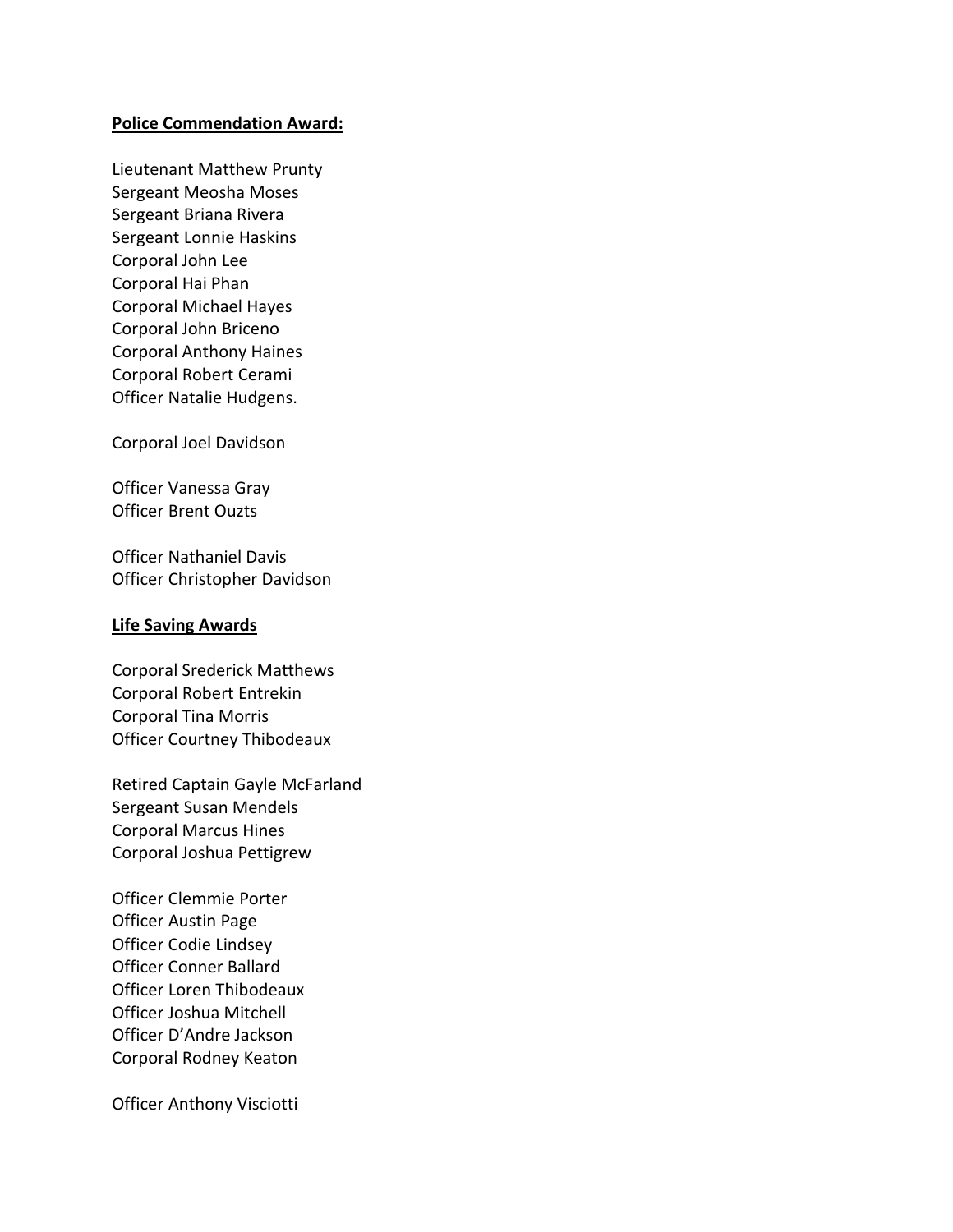Officer Rosendo Rodriguez

Officer Hunter DeLoach Corporal Mason Guy Corporal Jeremy Kelley Corporal Tina Nelson

PCO2 Tenisha Lesane

Nathaniel Davis

Corporal Marcus Hines Corporal Mason Guy Corporal Brian Michael

#### **Civilian of the Year:**

Systems Analyst Maria Whitaker 2020-2021

Office Specialist Kanique Prince 2021-2022

### **Support Officer of the Year**

Corporal Latoyia Marsden 2020-2021

PCO1 Pam Douglas 2021-2022

### **Training Officer of the Year**

Corporal John Lee 2020-2021

Corporal Derek Barker 2021-2022

#### **Investigator of the Year**

Detective Adam McEntee 2020-2021

Detective Ebony Ford 2021-2022

#### **Supervisor of the Year**

Lieutenant Rob Elliot 2020-2021

Sergeant Alison Azlin 2021-2022